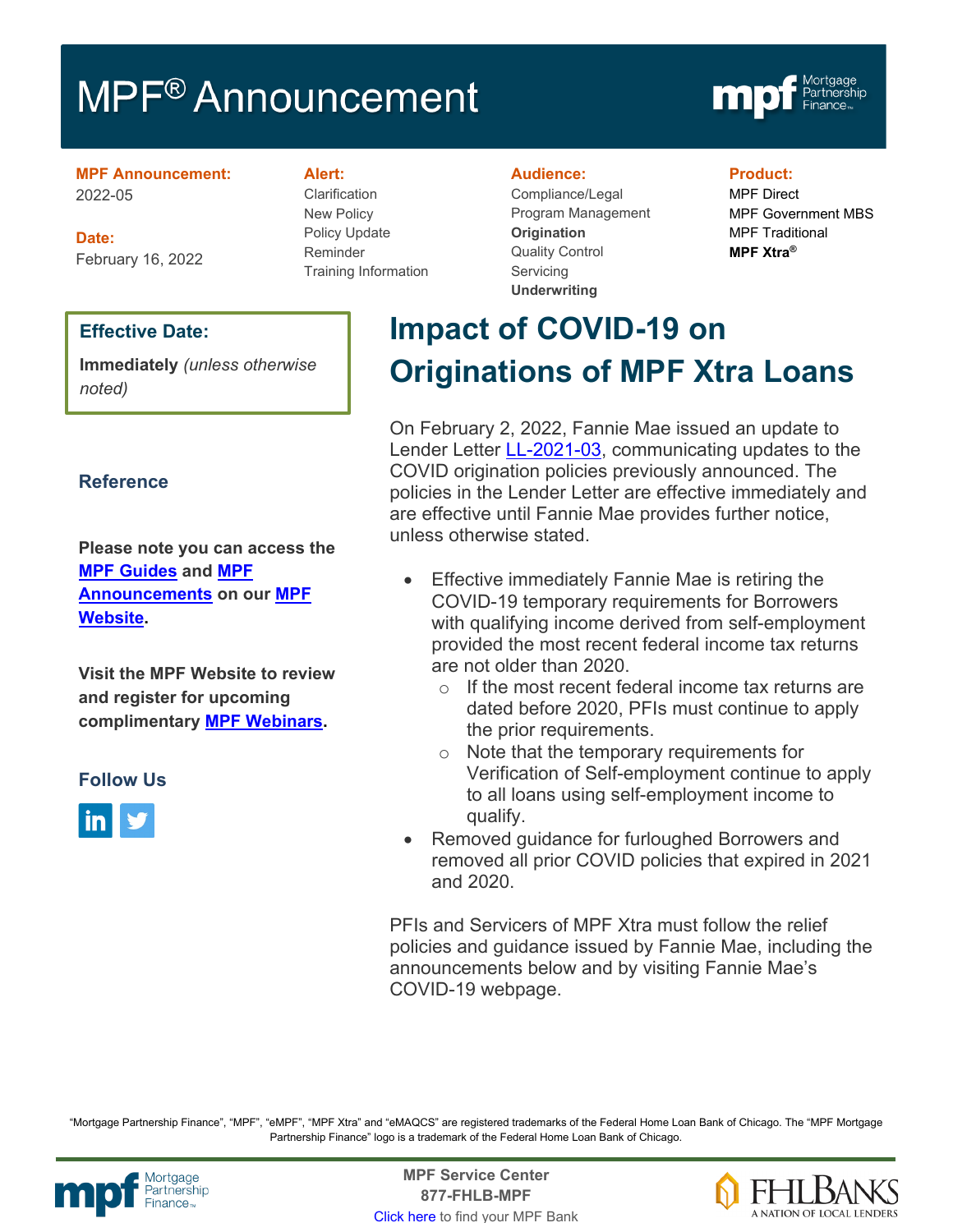

# **Lender Letter(LL-2021-03) Updated: Feb. 2, 2022**

# **To: All Fannie Mae Single-Family Sellers Impact of COVID-19 on Originations**

This Lender Letter contains the COVID origination policies previously published that are still in effect with the changes noted below. We removed all prior COVID policies that expired in 2021 and 2020.

Feb. 2

Effective immediately we are retiring the COVID-19 temporary requirements for borrowers with qualifying income derived from self-employment provided the most recent federal income tax returns are not older than 2020. Lenders may follow standard *Selling Guide* policies with respect to self-employment income.

If the most recent federal income tax returns are dated before 2020, lenders must continue to apply the prior requirements, which are now described (unchanged) in th[e Attachment](#page-4-0) to this Lender Letter.

Note that the temporary requirements fo[r Verification of Self-employment](#page-1-0) continue to apply to all loans using selfemployment income to qualify.

Removed guidance for furloughed borrowers; refer to temporary leave income i[n B3-3.1-09,](https://selling-guide.fanniemae.com/Selling-Guide/Origination-thru-Closing/Subpart-B3-Underwriting-Borrowers/Chapter-B3-3-Income-Assessment/Section-B3-3-1-Employment-and-Other-Sources-of-Income/1035647451/B3-3-1-09-Other-Sources-of-Income-12-15-2021.htm) Other Sources of Income for additional information.

## <span id="page-1-0"></span>**Verification of self-employment**

**Effective**: These policies became effective for loans with application dates on or after Apr. 14, 2020 and are effective until further notice.

When a borrower is using self-employment income to qualify, the lender must verify the existence of the borrower's business within 120 calendar days prior to the note date. Due to latency in system updates or recertifications using annual licenses, certifications, or government systems of record, lenders must take additional steps to confirm that the borrower's business is open and operating. The lender must confirm this within 20 business days of the note date (or after closing but prior to delivery).

Below are examples of methods the lender may use to confirm the borrower's business is currently operating:

- evidence of current work (executed contracts or signed invoices that indicate the business is operating on the day the lender verifies self-employment);
- evidence of current business receipts within 20 days of the note date (payment for services performed);
- lender certification the business is open and operating (lender confirmed through a phone call or other means); or
- business website demonstrating activity supporting current business operations (timely appointments for estimates or service can be scheduled).

See **B3-3.1-07**, Verbal Verification of Employment for our existing requirements.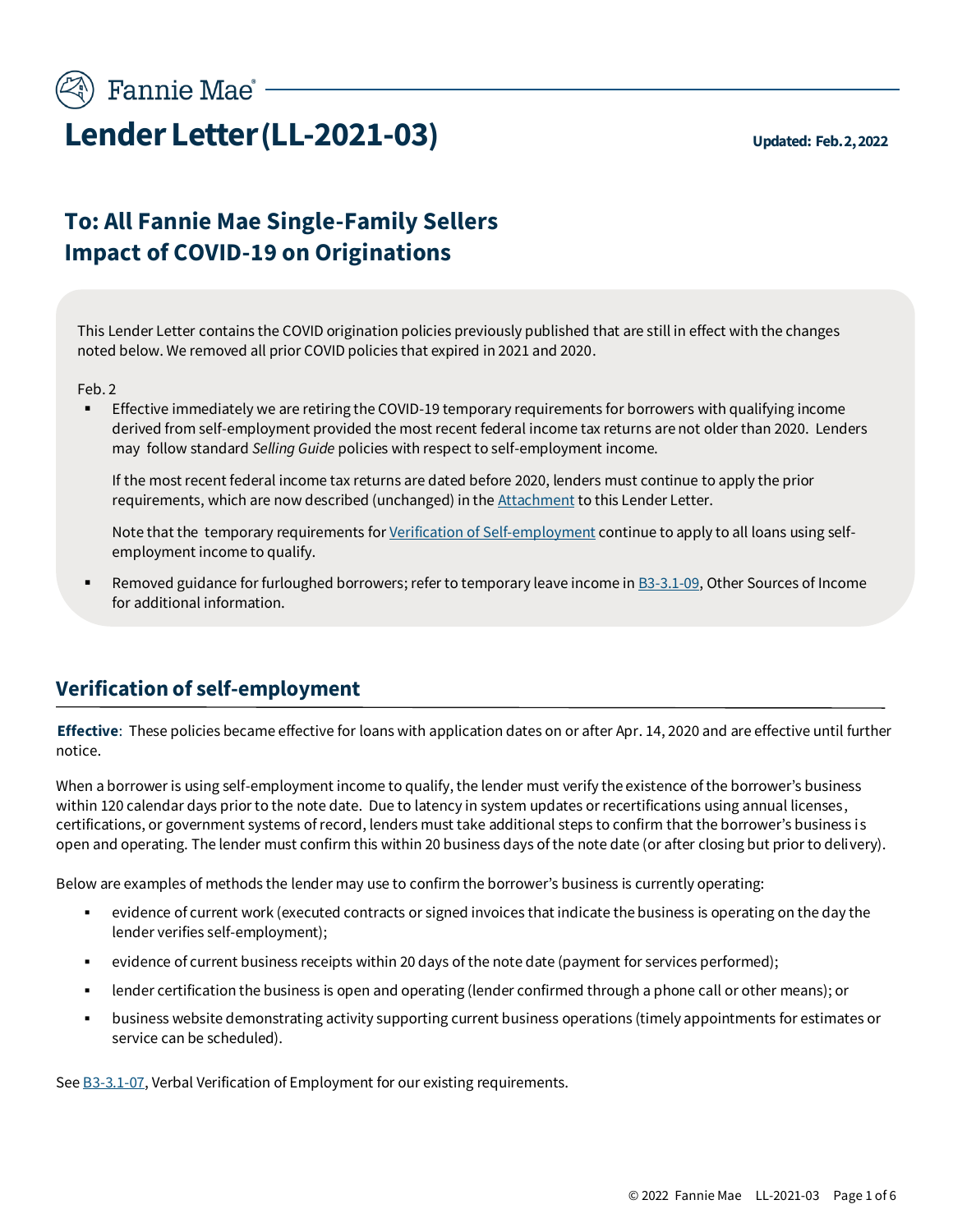

## **Temporary eligibility requirements for purchase and refinance transactions**

**Effective:** These policies became effective for loans with application dates on or after Jun. 2, 2020 and are effective until further notice.

Lenders must continue to review the borrower's credit report to determine the status of all mortgage loans. In addition to reviewing the credit report, the lender must also apply due diligence for each mortgage loan on which the borrower is obligated, including co-signed mortgage loans and mortgage loans not related to the subject transaction, to determine whether the payments are current as of the note date of the new transaction. For the purposes of these requirements, "current" means the borrower has made all mortgage payments due in the month prior to the note date of the new loan transaction by no later than the last business day of that month. Examples of acceptable additional due diligence methods to document the loan file include:

- a loan payment history from the servicer or third-party verification service,
- a payoff statement (for mortgages being refinanced),
- the latest mortgage account statement from the borrower, and
- a verification of mortgage.

A borrower who is not current and has missed payments on any mortgage loan is eligible for a new mortgage loan if those missed payments were resolved in accordance with the requirements in the table below.

| <b>Resolution Method</b>                  | <b>Eligibility</b>                                                                                                                                                                                                                                                                                                                                                                                       |
|-------------------------------------------|----------------------------------------------------------------------------------------------------------------------------------------------------------------------------------------------------------------------------------------------------------------------------------------------------------------------------------------------------------------------------------------------------------|
| Reinstatement                             | If the borrower resolved missed payments through a reinstatement, they are eligible for a new<br>mortgage loan. The lender must document the source of funds in accordance with eligible<br>sources of funds in the Selling Guide, if the reinstatement was completed after the application<br>date of the new transaction. Proceeds from a refinance may not be used to reinstate any<br>mortgage loan. |
| <b>Loss Mitigation</b><br><b>Solution</b> | If outstanding payments will be or have been resolved through a loss mitigation solution, the<br>borrower is eligible for a new mortgage loan if they have made at least three timely payments as<br>of the note date of the new transaction as follows:                                                                                                                                                 |
|                                           | For a repayment plan, the borrower must have made either three payments under the<br>repayment plan or completed the repayment plan, whichever occurs first. Note that<br>there is no requirement that the repayment plan be completed.                                                                                                                                                                  |
|                                           | For a payment deferral, the borrower must have made three consecutive payments<br>٠<br>following the effective date of the payment deferral agreement.                                                                                                                                                                                                                                                   |
|                                           | For a modification, the borrower must have completed the three-month trial payment<br>period.                                                                                                                                                                                                                                                                                                            |
|                                           | For any other loss mitigation solution not listed above, the borrower must have<br>successfully completed the program, or made three consecutive full payments in<br>accordance with the program.                                                                                                                                                                                                        |
|                                           | Verification that the borrower has made the required three timely payments may include:                                                                                                                                                                                                                                                                                                                  |
|                                           | a loan payment history from the servicer or third-party verification service,                                                                                                                                                                                                                                                                                                                            |
|                                           | the latest mortgage account statement from the borrower, and                                                                                                                                                                                                                                                                                                                                             |
|                                           | a verification of mortgage.                                                                                                                                                                                                                                                                                                                                                                              |
|                                           | If these requirements are met on an existing mortgage loan being refinanced, the new loan<br>amount can include the full amount required to satisfy the existing mortgage.                                                                                                                                                                                                                               |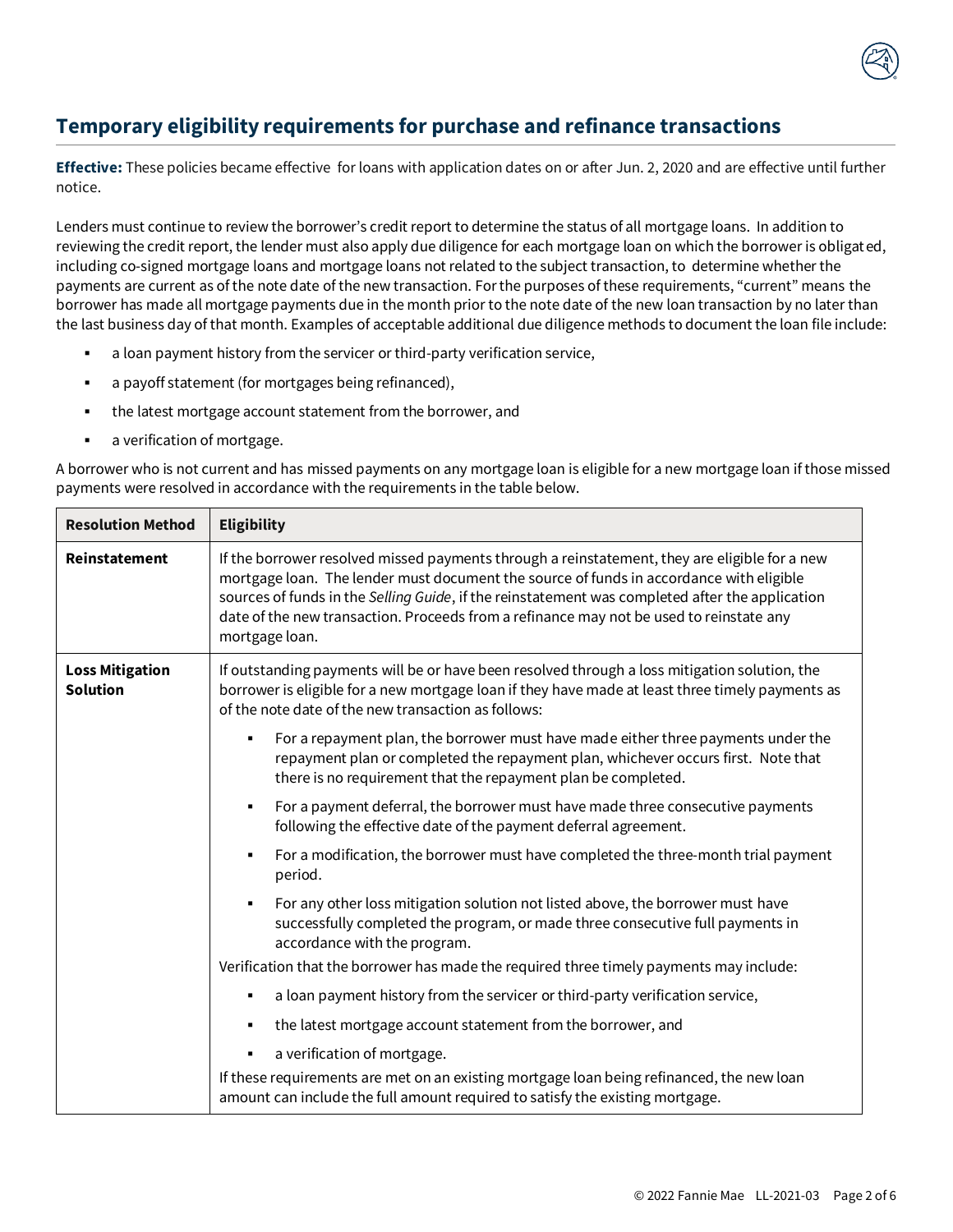

We are not considering payments missed during the time of a COVID-19-related forbearance that have been resolved to be historical delinquencies for purposes of our excessive mortgage delinquency policy as outlined in [B3-5.3-03,](https://selling-guide.fanniemae.com/Selling-Guide/Origination-thru-Closing/Subpart-B3-Underwriting-Borrowers/Chapter-B3-5-Credit-Assessment/Section-B3-5-3-Traditional-Credit-History/1032994141/B3-5-3-03-Previous-Mortgage-Payment-History-07-25-2017.htm?searchtype=sf) Previous Mortgage Payment History. This flexibility does not apply to high LTV refinance loans, which must continue to meet the payment history requirements i[n B5-7-02,](https://selling-guide.fanniemae.com/Selling-Guide/Origination-thru-Closing/Subpart-B5-Unique-Eligibility-Underwriting-Considerations/Chapter-B5-7-High-Loan-to-Value-Refinance-Option/1032992031/B5-7-02-High-LTV-Refinance-Underwriting-Documentation-and-Collateral-Requirements-for-the-New-Loan-08-07-2018.htm?searchtype=sf) High LTV Refinance Underwriting, Documentation, and Collateral Requirements for the New Loan.

### **Sale of loans aged six months or less**

**Effective:** These policies became effective on May 5, 2020 and are effective until further notice.

The national response to COVID-19 and the related economic impacts have resulted in uncertainty about risks associated with loans that have not been sold to us yet. Therefore, we are temporarily suspending bulk transactions and requiring that loans sold on a flow basis be no more than six months old to be eligible for sale to us. The loan's age will be calculated based on the following:

- Whole loans: from the first payment date to the date the loan data is submitted to Loan Delivery
	- Example: If loan data is submitted May 2020, the first payment date can be no earlier than Nov. 1, 2019
- MBS loans: from the first payment date to the pool issue date
	- o Example: If the pool issue date is May 1, 2020 the first payment date can be no earlier than Nov. 1, 2019

**N O T E :** *HomeStyle Renovation loans can be delivered up to 12 months after the note date provided the renovation is completed before loan delivery and the loan is delivered with Special Feature Code 279.* 

### **Additional resources**

We offer a wealth of information and resources for lenders, appraisers, and servicers to help borrowers deal with the challenges assocated with COVID-19:

- [Single-family Here to Help COVID-19 website](https://www.fanniemae.com/here-help-single-family)
- [Summary of COVID-19 Selling Policies](https://singlefamily.fanniemae.com/media/document/pdf/status-covid-19-temporary-selling-policies)
- [Ask Poli Selling](https://askpoli.fanniemae.com/?guideType=Seller)
- **[Ask Poli Servicing](https://askpoli.fanniemae.com/?guideType=Servicer)**

Lenders may also contact their Fannie Mae Account Team if they have questions about this Lender Letter. Have guide questions? Get answers to all your policy questions, straight from the source[. Ask Poli.](https://askpoli.fanniemae.com/?guideType=Seller&_ga=2.213443604.1603156932.1588165002-936014707.1588165002)

**Let your voice be heard!** We want your feedback on our policy communications to help us improve the clarity of new and updated policy and understand any implications to borrowers. Click below to take a short survey regarding this Lender Letter.

> **Provide** [feedback](https://listening.fanniemae.com/wix/p622196295191.aspx?Ch=1&Ct=2&Sn=14)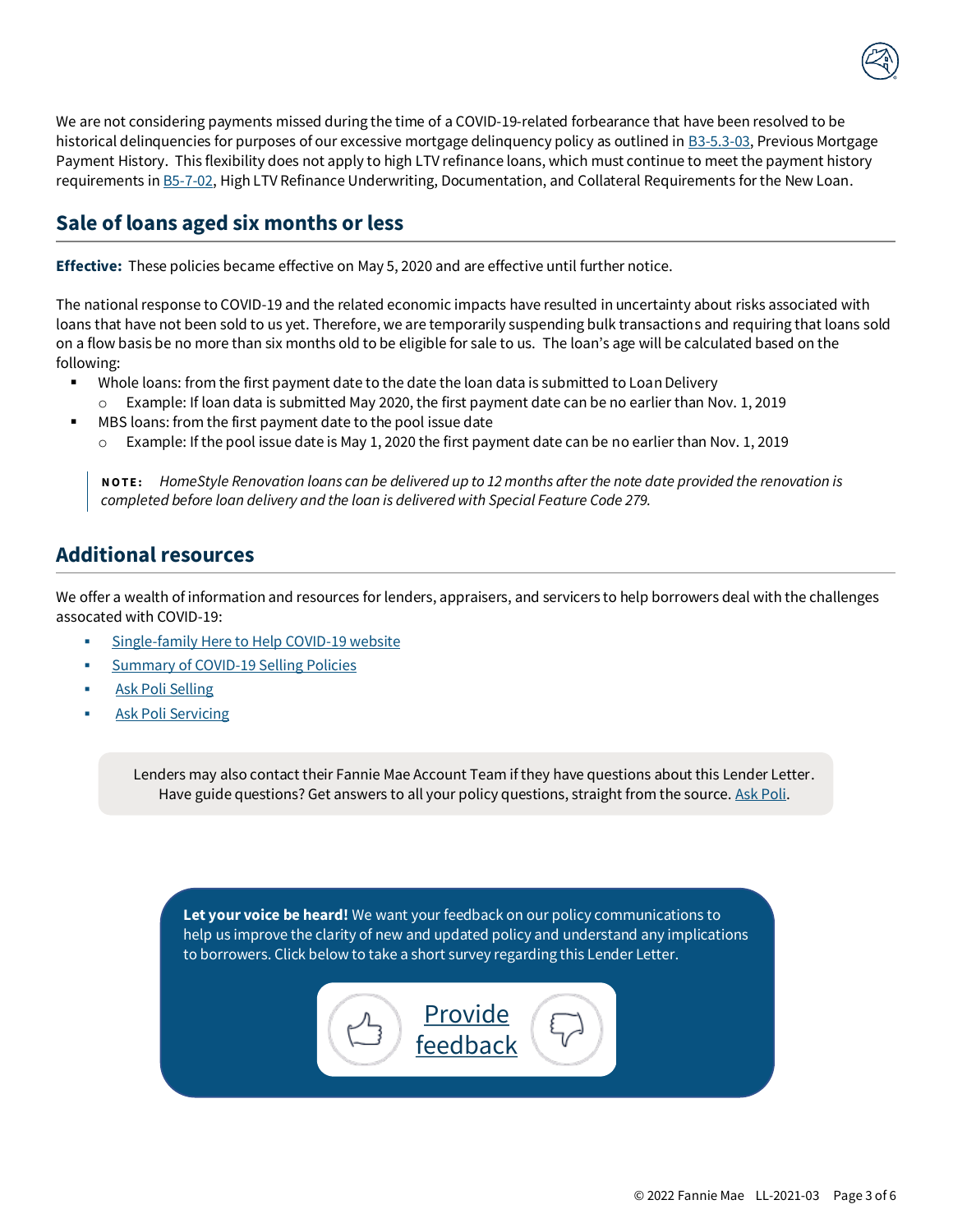

# **Attachment**

# <span id="page-4-0"></span>**Requirements for borrowers using self-employment income to qualify**

**Effective:** These policies remain effective for loans where the most recent tax return being used to document and support qualifying income is older than 2020.

### **Income Analysis**

Self-employment income is variable in nature and generally subject to changing market and economic conditions. Whether a business is impacted by an adverse event, such as COVID-19, and the extent to which business earnings are impacted can depend on the nature of the business or the demand for products or services offered by the business. Income from a business that has been negatively impacted by changing conditions is not necessarily ineligible for use in qualifying the borrower. However, the lender is required to determine if the borrower's income is stable and has a reasonable expectation of continuance.

When 2020 federal tax returns are not available lenders are required to obtain the following additional documentation to support the decision that the self-employment income meets our requirements:

- an audited year-to-date profit and loss statement reporting business revenue, expenses, and net income up to and including the most recent month preceding the loan application date; or
- an unaudited year-to-date profit and loss statement signed by the borrower reporting business revenue, expenses, and net income up to and including the most recent month preceding the loan application date, and three business depository account(s) statements no older than the latest three months represented on the year-to-date profit and loss statement.
	- o For example, the business depository account statements can be no older than Aug, Sep, Oct. for a year-to-date profit and loss statement dated through Oct. 31.
	- The lender must review the three most recent depository account statements to support the level of business revenue reported in the current year-to-date profit and loss statement. Otherwise, the lender must obtain additional statements or other documentation to support the on-going nature of business revenue reported in the current yearto-date profit and loss statement.

**N O T E :** *The year-to-date profit and loss statement must be no older than 60 days old as of the note date.* 

Lenders must review the profit and loss statement, and business depository accounts if required, and other relevant factors to determine the extent to which a business is still being impacted by COVID-19. The lender can use the following guidance when performing the assessment of business operations and stability and must complete the business income assessment based on the minimum additional documentation above. In some instances, the lender may find it necessary to obtain supplemental documentation listed in the examples below.

| <b>Assessing the Impact of COVID-19</b> |                                                                                                                                                                                                                     |
|-----------------------------------------|---------------------------------------------------------------------------------------------------------------------------------------------------------------------------------------------------------------------|
| <b>Business operations</b>              | Have business operations been maintained or modified to support continued business<br>income?<br>For example, review an updated business plan.                                                                      |
|                                         | Is the business continuing to operate in the current location or an alternate location suitable<br>٠<br>for business operations?<br>For example, perform an Internet search or verify through a third-party source. |
|                                         | Is there a demand for the product or service currently offered by the business?<br>$\blacksquare$<br>For example, obtain current business receipts or purchase contracts.                                           |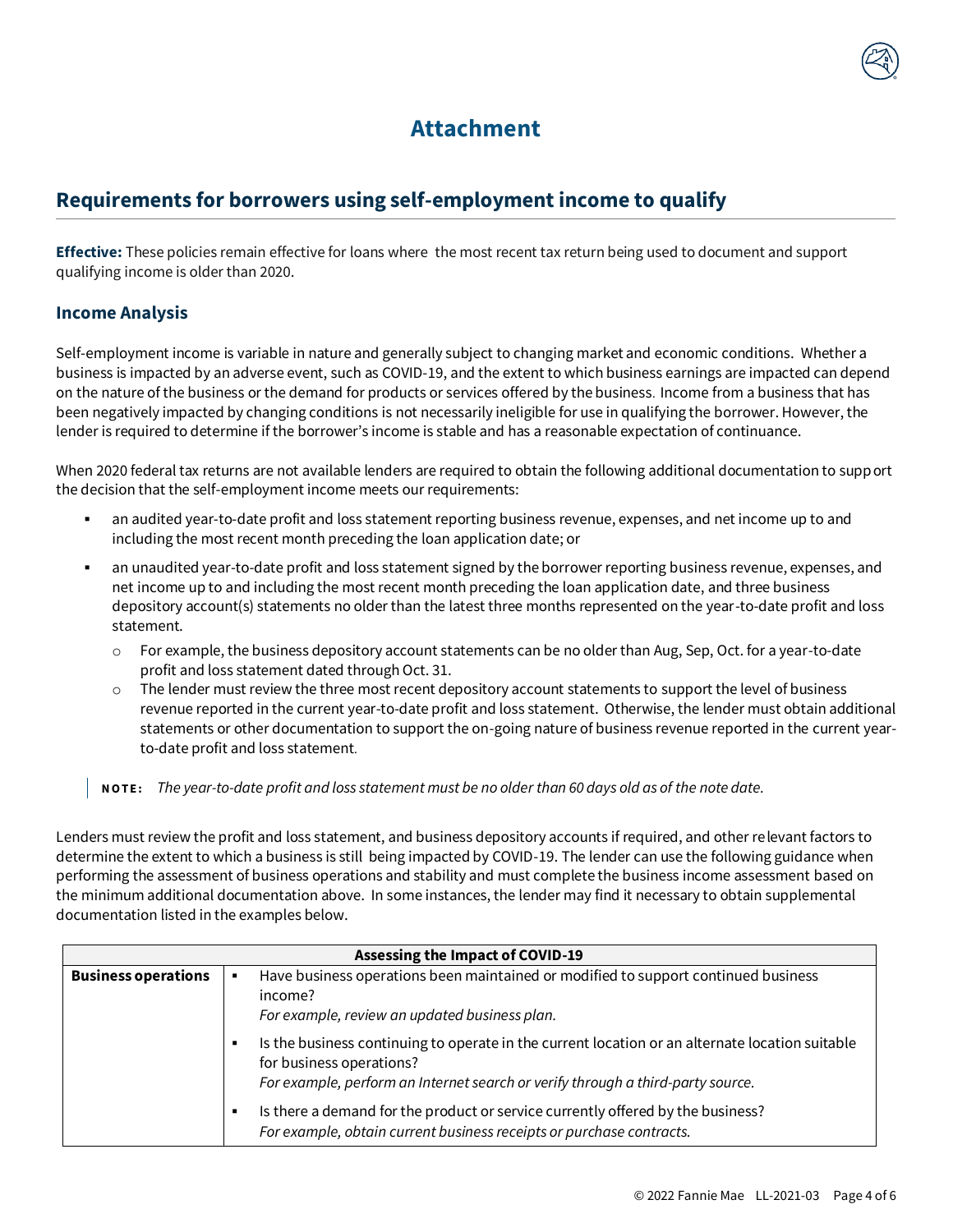

| <b>Assessing the Impact of COVID-19</b> |                                                                                                                                                                                                                                                                                                                                                                                                                                                                                                                 |
|-----------------------------------------|-----------------------------------------------------------------------------------------------------------------------------------------------------------------------------------------------------------------------------------------------------------------------------------------------------------------------------------------------------------------------------------------------------------------------------------------------------------------------------------------------------------------|
|                                         | Is the business operation and/or revenue temporarily restricted due to state shelter in place,<br>٠<br>stay at home or other similar state or local orders?                                                                                                                                                                                                                                                                                                                                                     |
|                                         | Is the impact to the business operations negligible due to the nature of the business?<br>$\blacksquare$<br>For example, obtain a written explanation from the business owner or confirmation that income<br>is seasonal apart from the event timeline.                                                                                                                                                                                                                                                         |
| <b>Business Income</b>                  | The lender must complete a business income assessment by comparing the year-to-date net<br>business income from the year-to-date profit and loss statement to historical business income<br>calculated using the Cash Flow Analysis (Form 1084)* for a similar timeframe (such as monthly).                                                                                                                                                                                                                     |
|                                         | Lenders can make standard adjustments to business cash flow (net income on the profit and<br>٠<br>loss statement) in accordance with <b>B3-3.4-04</b> , Analyzing Profit and Loss Statements when<br>making this determination.                                                                                                                                                                                                                                                                                 |
|                                         | When the lender determines net business income is impacted, but profit and loss details are<br>٠<br>not sufficient to determine the income is stable at the reduced level, the lender can obtain<br>additional documentation to supplement the profit and loss statement (such as a month-to-<br>month income trending analysis) to make this determination. If stability cannot be<br>confirmed, the income is not eligible for qualifying purposes. See B3-3.1-01, General Income<br>Information for details. |
|                                         | <b>Example</b><br>Historical monthly self-employment income calculated using Form 1084 = \$2,000                                                                                                                                                                                                                                                                                                                                                                                                                |
|                                         | Current level of stable monthly self-employment income as determined by the lender using<br>details from the year-to-date profit and loss statement and other supplemental<br>$documentation = $1,000$                                                                                                                                                                                                                                                                                                          |
|                                         | The impact of the COVID 19 pandemic on current business income results in a 50% decline<br>from historical levels. See Business Income Calculation Adjustment below for next steps.                                                                                                                                                                                                                                                                                                                             |
|                                         | *Form 1084 or any other type of cash flow analysis form that applies the same principles.                                                                                                                                                                                                                                                                                                                                                                                                                       |
| <b>Business Stability</b>               | Does the profit and loss identify a significant imbalance between expenses and revenue that<br>٠<br>may impact financial stability? Or have modifications to current business operations been<br>made to correct this imbalance? (Consider documenting with an updated business plan)                                                                                                                                                                                                                           |
|                                         | Do prior year business tax returns demonstrate ample financial liquidity due to a history of<br>٠<br>retained earnings?                                                                                                                                                                                                                                                                                                                                                                                         |
|                                         | Do current business account balances (excluding Paycheck Protection Program (PPP) or other<br>٠<br>similar COVID-19 related loans or grants) support the financial ability of the business to<br>operate given current market and economic conditions?                                                                                                                                                                                                                                                          |
|                                         | A current balance sheet may be used to support the lender's determination of business stability,<br>in conjunction with the profit loss statement.                                                                                                                                                                                                                                                                                                                                                              |

### **Business Income Calculation Adjustment**

When the lender determines current year net business income is still being impacted by the COVID-19 pandemic and is

**.** less than the historical monthly income calculated using Form 1084, but is stable at its current level, the lender must reduce the amount of qualifying income calculated using Form 1084 to no more than the current level of stable income as determined by the lender (see Business Income above).